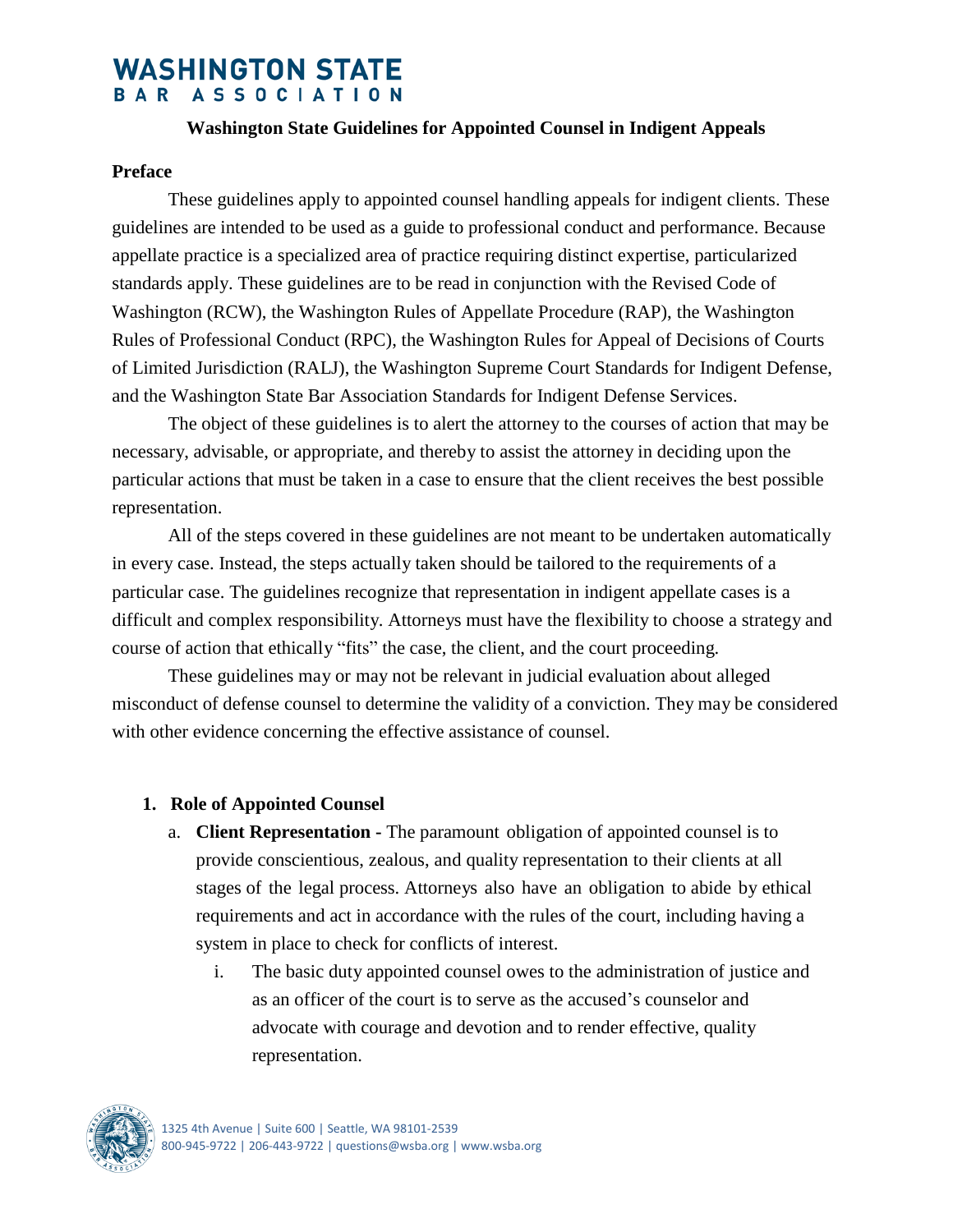- ii. Counsel has no duty to execute any directive of the accused that does not comport with law or such standards.
- b. **Other Related Issues -** Appellate counsel should provide comprehensive representation that also includes determining whether the client needs assistance with areas such as parole advocacy, re-entry, or unacceptable prison conditions and making appropriate referrals. Special consideration should be given to the client's immigration status, and if the client is not a U.S. citizen, counsel should determine if any immigration proceedings have occurred and the potential impact that an appeal may have on the client's immigration status.
- c. **Role & Standards -** It is the duty of counsel to know and be guided by the standards of professional conduct as defined in the codes of the legal profession applicable in Washington. Once representation has been undertaken, the functions and duties of counsel are the same whether counsel is assigned, privately retained, or serving in a legal aid or defender program.

## **2. Education, Training and Experience of Appellate Counsel**

- a. **Familiarity with Law -** To provide quality representation, counsel must be familiar with substantive law and procedure and its application in the particular jurisdiction. Counsel has a continuing obligation to stay abreast of changes and developments in the law. Counsel should also be informed of the practices of the court before which a case is pending.
- b. **Experience -** Prior to handling an appointed appeal, counsel should have sufficient experience or training to provide quality representation. Less experienced counsel should only represent clients in less complex cases and only with adequate supervision and review. More complex cases should only be assigned to more experienced counsel and with adequate resources and time afforded to provide quality representation.
- c. **Training -** Appointed appellate counsel must engage in regular training focused on appellate advocacy, both written and oral, as well as on substantive issues and other pertinent areas. Counsel should seek training on issues of racial and gender bias, especially as they pertain to appellate practice.
- **3. Appellate Counsel Caseload -** Appointed appellate counsel's caseload must not exceed the standards adopted by the Washington Supreme Court and must permit counsel to provide representation consistent with the representation afforded by counsel in non-

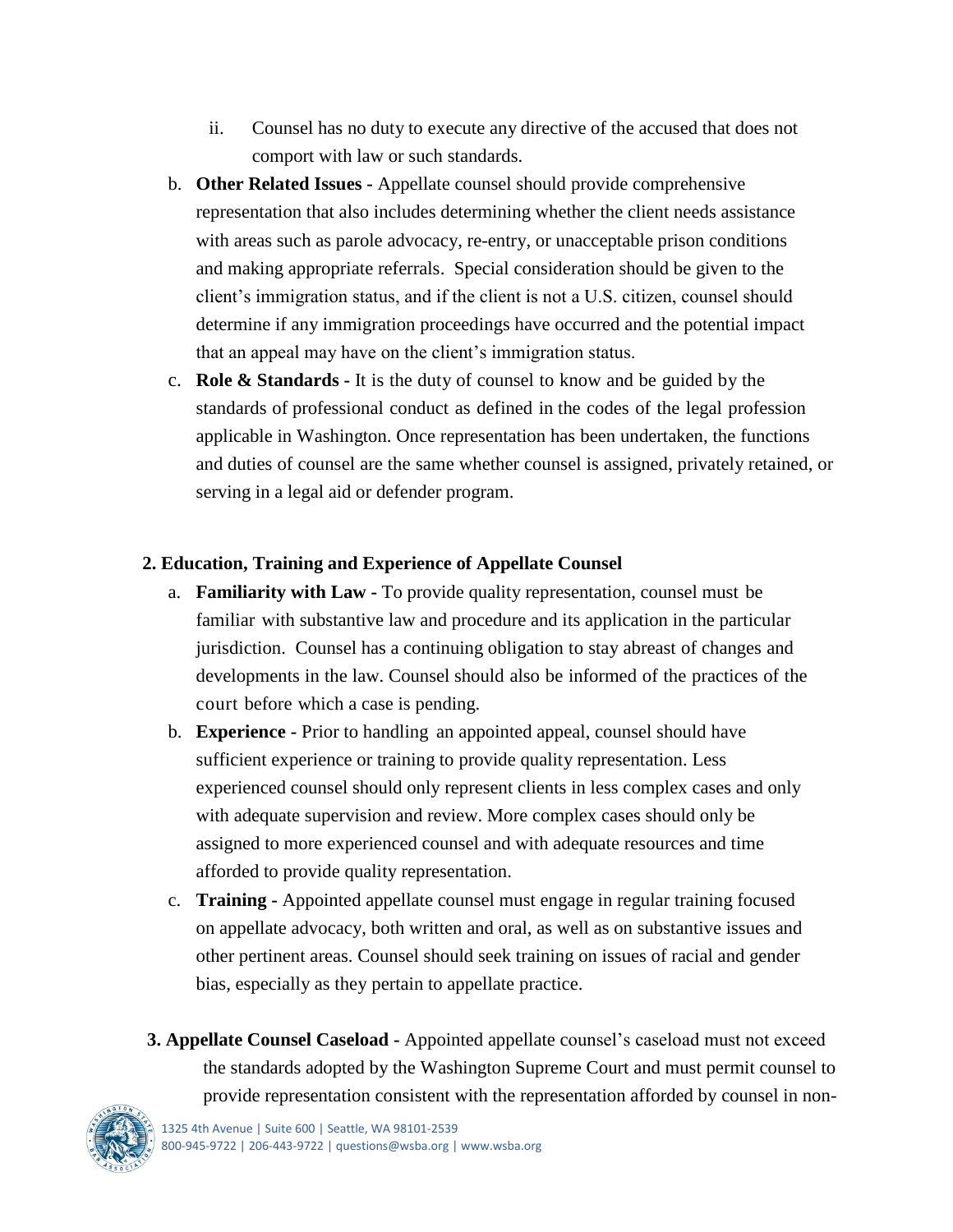appointed cases. Counsel's caseload should be such as to permit the filing of an opening brief in the majority of cases without numerous extensions.

## **4. Duties of Appointed Counsel**

- a. **Standard of Representation -** Counsel in an appointed appeal must be expected to provide representation consistent with that afforded to clients who retain counsel. Appellate procedure, as outlined below, includes responsibilities unique to appellate counsel, including the submission of an appellate brief, presentation of oral argument, and the possibility of pursuing further avenues for relief where appropriate.
- b. **Withdrawal Exception -** Appointed counsel should not withdraw as counsel until the appeal is final except with the consent of the client, upon motion establishing good cause, or pursuant to *State v. Theobald*<sup>1</sup> and *Anders v. California*. <sup>2</sup> Counsel should file a motion to withdraw pursuant to *Anders* only after a thorough review of the record and review of the facts and relevant law with other defenders, and after meaningful attempts to consult with the client.
- c. **Substitution of Counsel -** Counsel shall request that substitute counsel be appointed to represent the client when counsel's continued representation might violate the codes of professional responsibility or when counsel in good faith believes counsel cannot provide the client with zealous representation.
- d. **Refusal of Appointment -** Counsel shall refuse an appointment to represent a client when the appointment will violate the Washington Supreme Court Standards for Indigent Defense.
- e. **Other Proceedings -** Appointed counsel should assist trial counsel where appropriate in seeking any relief in an assigned matter short of relief on appeal.

## **5. Relationship with Client**

- a. **Establishment of the Relationship -** Defense counsel should seek to establish a relationship of trust and confidence with the client.
- b. **Barriers to Communication -** Counsel should ensure that communication with the client accounts for differences in language, literacy or other barriers to communication. Counsel should use the means of communication best suited to meet the client's needs and best suited to an attorney's obligations to consult, counsel, and advise the client. Such means include written communication, personal visits,

 $\mathbb{R}$  1325 4th Avenue | Suite 600 | Seattle, WA 98101-2539

800-945-9722 | 206-443-9722 | questions@wsba.org | www.wsba.org

 $\overline{a}$ <sup>1</sup> *State v. Theobald*, 78 Wn.2d 184 (1970).

<sup>2</sup> *Anders v. California*, 386 U.S. 738 (1967).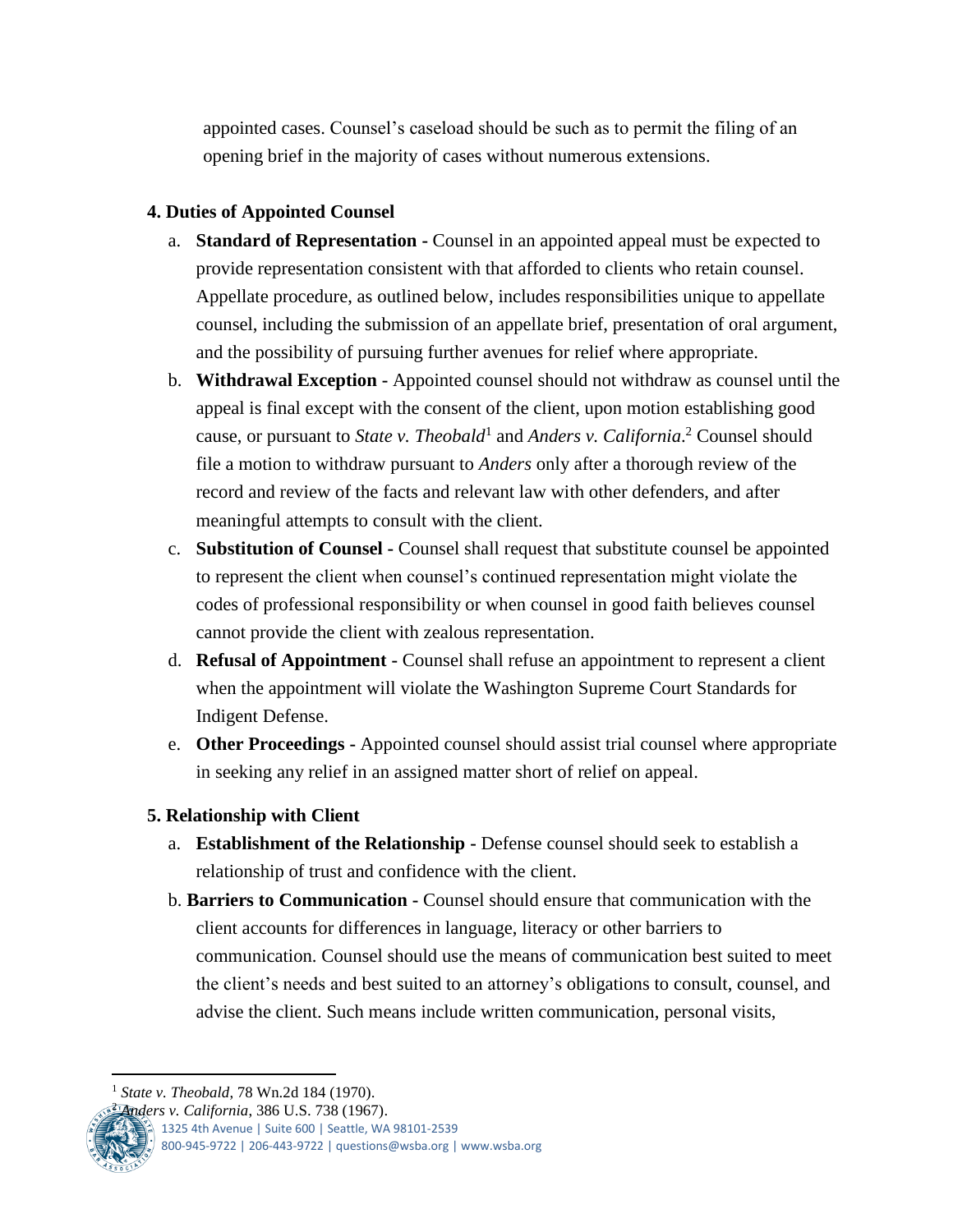telephone, and electronic communication. Counsel should use interpreter, translation, or other services necessary to overcome any language barriers.

- c. **Consultation with the Client -** Counsel must make reasonable efforts to consult with the client to determine potential issues and identify the client's objectives on appeal. An initial consultation should occur prior to preparation of the initial substantive pleading in any review.
- d. **Client Notification -** Counsel shall keep the client apprised of the status of the appeal. Counsel shall promptly notify the client of all substantive filings and rulings in the course of the appeal.

#### **6. Appellate Procedure – Preparation of the Record**

- a. **Duty of Appellate Counsel -** Counsel should promptly review the record to determine which portions are necessary for review. Counsel should make reasonable efforts to consult with the client and trial attorney to determine which portions of the record are necessary for review. All missing documents should be obtained as expeditiously as possible, filed with the trial court, and designated as clerk's papers if relevant.
- b. **Record Documents -** The record may consist of more than the documents that are regularly provided, such as jury questionnaires, power point presentations, or transcripts of exhibits presented to the jury.

## **7. Appellate Procedure – Issue Selection**

- a. **Issue Selection – Review of Record -** Counsel should review the entire record in order to determine the viable issues that could be raised on review.
- b. **Issue Selection – Communication with Client -** The client, not the attorney decides whether to proceed with the appeal. Strategic decisions regarding the issues to be pursued on appeal should be made only after reasonable efforts to consult with the client. Counsel should raise those issues which diligent counsel would raise based upon current research. Counsel should seek and consider the advice of the client on those issues which should be presented. Counsel should advise the client of issues that are proper for review in collateral review proceedings and pursue those avenues where appropriate.
- c. **Issue Selection – Communication with Trial Counsel -** Counsel should make reasonable efforts to consult with trial counsel to determine the issues to be presented.
- d. **Issue Selection – Additional Considerations**

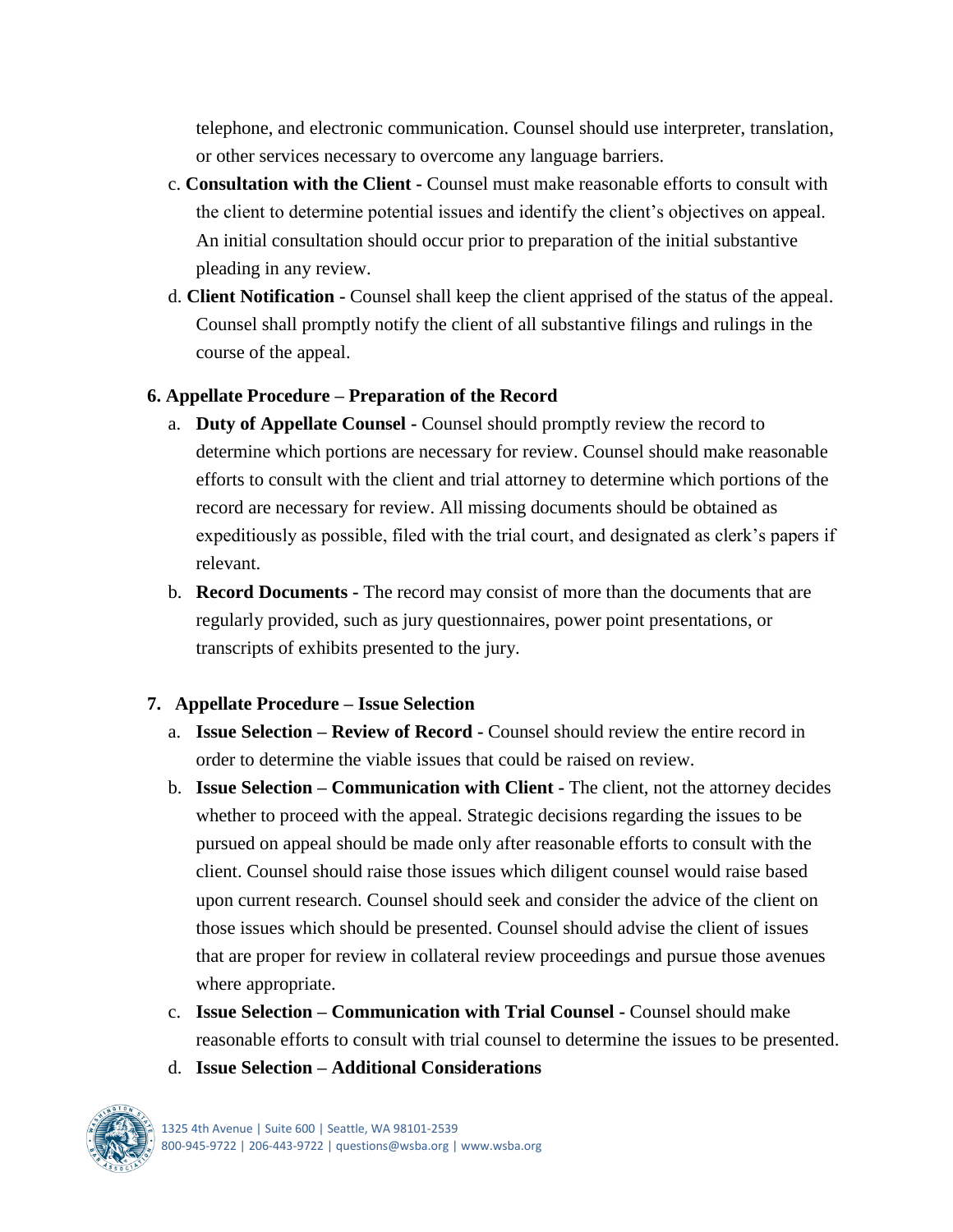- i. To promote the goal of finality in judgments, counsel is encouraged to raise those claims that have arguable potential for success on the direct appeal.
- ii. The determination of which issues will be presented on appeal should be made only after reasonable efforts to engage in consultation with other defenders aware of the facts of the case and potential legal claims. Counsel should also be aware of issues already pending in State and Federal Court.
- iii. Prior to filing, all substantive pleadings should be peer-reviewed by a defender equally qualified to represent the client and familiar with the relevant law.
- iv. It is very important that counsel understand federal habeas corpus law and procedure in order to anticipate the possibility that the client may need to pursue federal court remedies to obtain relief for a serious constitutional error.
- v. Counsel should be aware of the client's racial and gender identity and should review the record for any potential instances of bias or prejudice. Counsel should raise issues related to racial or gender bias when appropriate.

## **8. Appellate Procedure – Drafting of Brief & Other Pleadings**

- a. **Drafting of Document -** All pleadings and other materials submitted to the court should be clear, concise, and well organized in order to provide the court with the facts and law necessary to make a well-reasoned decision. They should be professional in appearance, free of errors, consistent with court rules and citation requirements and accurate in citation to appellate record and legal authority. The brief should also be well reasoned and persuasive.
- b. **Reply Brief -** Unless it is unnecessary to advance the goals of representation, appellate counsel should file a reply brief that responds to arguments in the respondent's brief by pointing out misstatements, weaknesses, and new issues raised.
- c. **Other Pleadings -** Counsel should file any additional motions or pleadings if it is in the interest of the client or furthers the interest of litigation. This can include additional motions, objections or supplemental briefs.

## **9. Appellate Procedure – Oral Argument**

a. **Obligation -** Where counsel is afforded oral argument by the court it should not be waived except upon reasonable efforts to secure consultation with the client and with colleagues made familiar with the facts and claims of the case. After efforts to

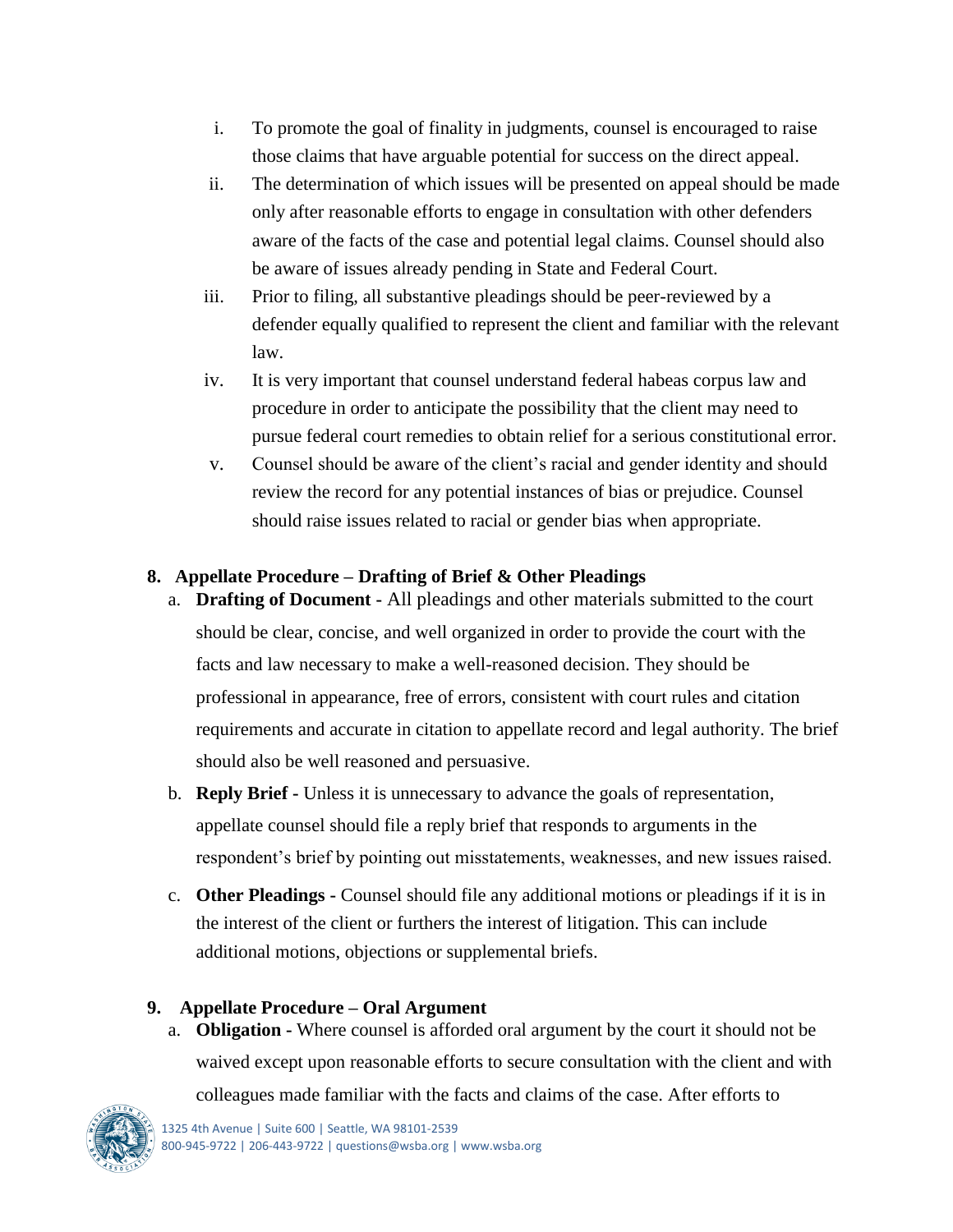consult, waiver should only occur upon the conclusion that the client's rights will be more fully advanced by submission of the appeal on the briefs alone. Where a matter is set without argument, argument should be requested where counsel believes it is likely to advance the client's interest and the goals of representation.

- b. **Preparation -** Oral argument can be a critical opportunity to advocate for the client and thorough preparation is essential. This should include development of an outline or notes that set forth key points, cites to key record pages and appellate decisions, and answers to anticipated questions. Counsel should prepare with and consult with other attorneys.
- c. **Knowledge of Rules -** Counsel should be familiar with the relevant appellate court's rules regarding cases in which argument is permitted, how to make requests for argument, how notification of argument is provided, and whether rebuttal and postargument submissions are permitted.

## **10. Appellate Procedure – Actions Upon Decision of the Court**

- a. **Communication with Client -** Counsel should timely inform the client of the decision of the court and shall advise the client of any further proceedings in which the client may seek further relief.
- b. **Remand -** If the client's case has been remanded to a lower court where counsel will no longer represent the client, counsel should ensure new counsel is appointed to the matter.
- c. **Further Proceedings -** Counsel shall seek further review, including motions to modify, motion for reconsideration, or discretionary review of any decision where appropriate and necessary. In determining whether further review is appropriate and necessary, counsel must consider: whether the client, having been timely advised, so requests; whether doing so will advance the client's interests; whether further review is necessary to preserve issues for collateral attack; and whether issues then pending in state or federal court may affect the client's case. Counsel should seek additional review in state or federal court where appropriate.
- d. **Case File Maintenance -** Although the case file is maintained by counsel, it belongs to the client. Counsel should retain the file in reasonably secure conditions for a period of time consistent with appropriate professional guidelines. Counsel should advise the client of counsel's retention policy and should inform the client that the client is entitled to receive the file on request after conclusion of the representation. Counsel should promptly furnish a client's file to successor counsel